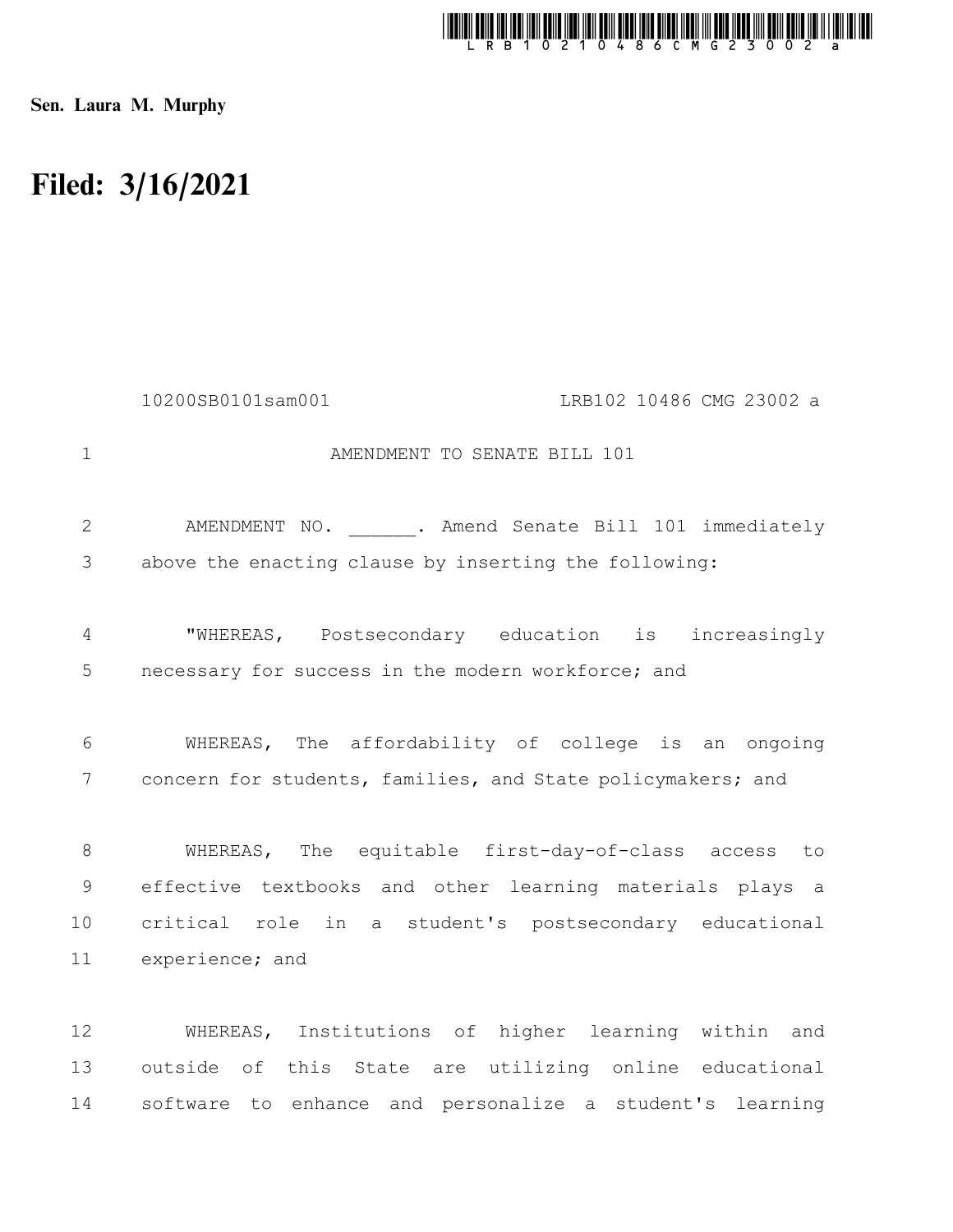10200SB0101sam001 -2- LRB102 10486 CMG 23002 a

experience while driving down the costs of attending college; therefore,"; and 1 2

by replacing everything after the enacting clause with the following: 3 4

"Section 1. Short title. This Act may be cited as the College Course Materials Affordability and Equitable Access Collaborative Study Act. 5 6 7

Section 5. College Course Materials Affordability and Equitable Access Task Force; membership. 8 9

(a) The College Course Materials Affordability and Equitable Access Task Force is created within the Illinois Student Assistance Commission. 10 11 12

(b) The Task Force shall consist of all of the following members: 13 14

(1) One member of the General Assembly appointed by the President of the Senate. 15 16

(2) One member of the General Assembly appointed by the Minority Leader of the Senate. 17 18

(3) One member of the General Assembly appointed by the Speaker of the House of Representatives. 19 20

(4) One member of the General Assembly appointed by the Minority Leader of the House of Representatives. 21 22

(5) One member of the public appointed by the 23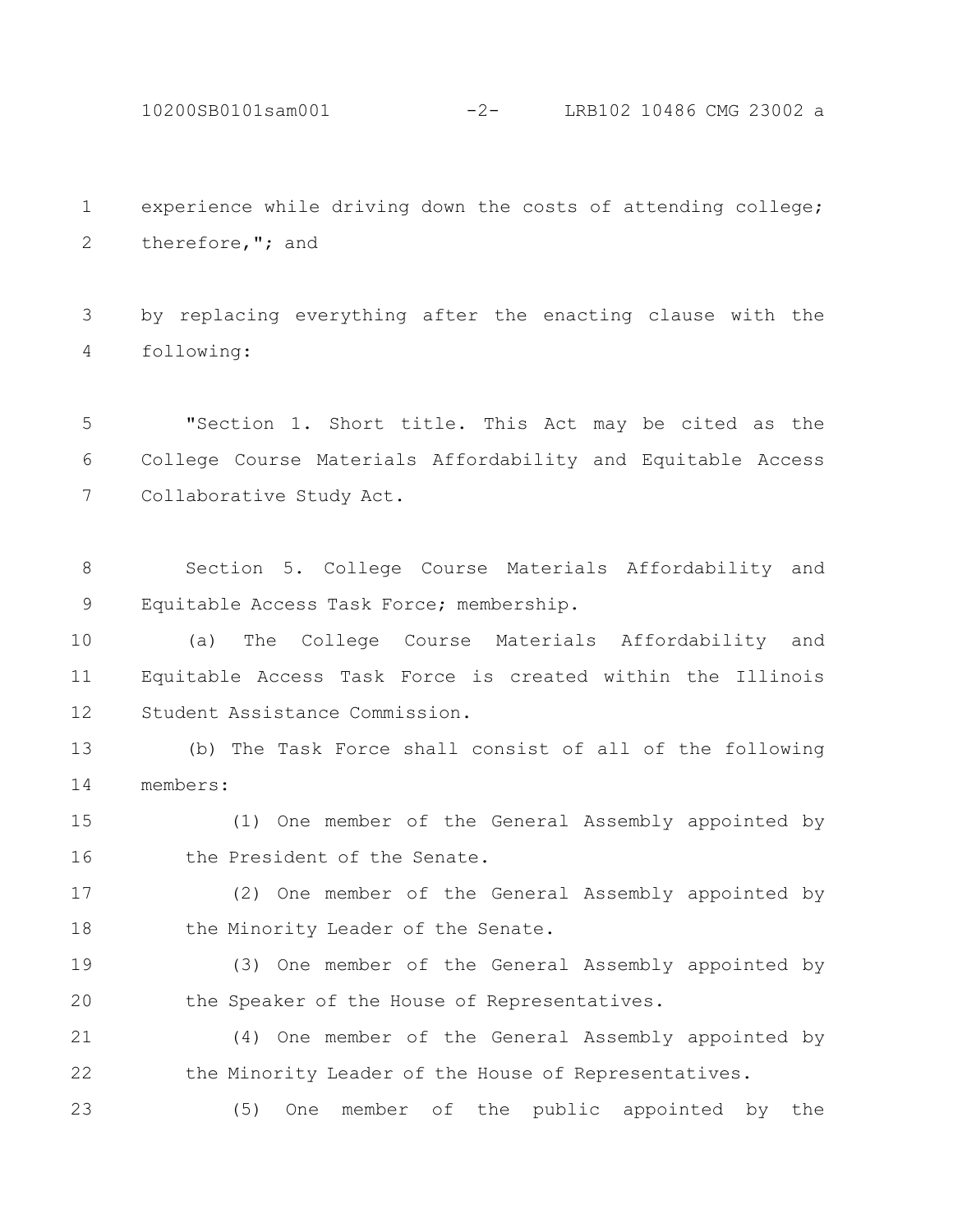| $\mathbf 1$  | President of the Senate.                                  |
|--------------|-----------------------------------------------------------|
| $\mathbf{2}$ | (6) One member of the public appointed by the Minority    |
| 3            | Leader of the Senate.                                     |
| 4            | (7) One member of the public appointed by the Speaker     |
| 5            | of the House of Representatives.                          |
| 6            | (8) One member of the public appointed by the Minority    |
| 7            | Leader of the House of Representatives.                   |
| 8            | (9) One member representing an institution of higher      |
| $\mathsf 9$  | learning appointed by the President of the Senate.        |
| 10           | (10) One member representing an institution of higher     |
| 11           | learning appointed by the Minority Leader of the Senate.  |
| 12           | (11) One member representing an institution of higher     |
| 13           | learning appointed by the Speaker of the<br>of<br>House   |
| 14           | Representatives.                                          |
| 15           | (12) One member representing an institution of higher     |
| 16           | learning appointed by the Minority Leader of the House of |
| 17           | Representatives.                                          |
| 18           | (13) The following members appointed by the Governor:     |
| 19           | One member representing the Board of Higher<br>(A)        |
| 20           | Education.                                                |
| 21           | (B) One member representing the Illinois Community        |
| 22           | College Board.                                            |
| 23           | (C) One member representing the Illinois Student          |
| 24           | Assistance Commission.                                    |
| 25           | (D) One member representing the Faculty Advisory          |
| 26           | Council of the Board of Higher Education.                 |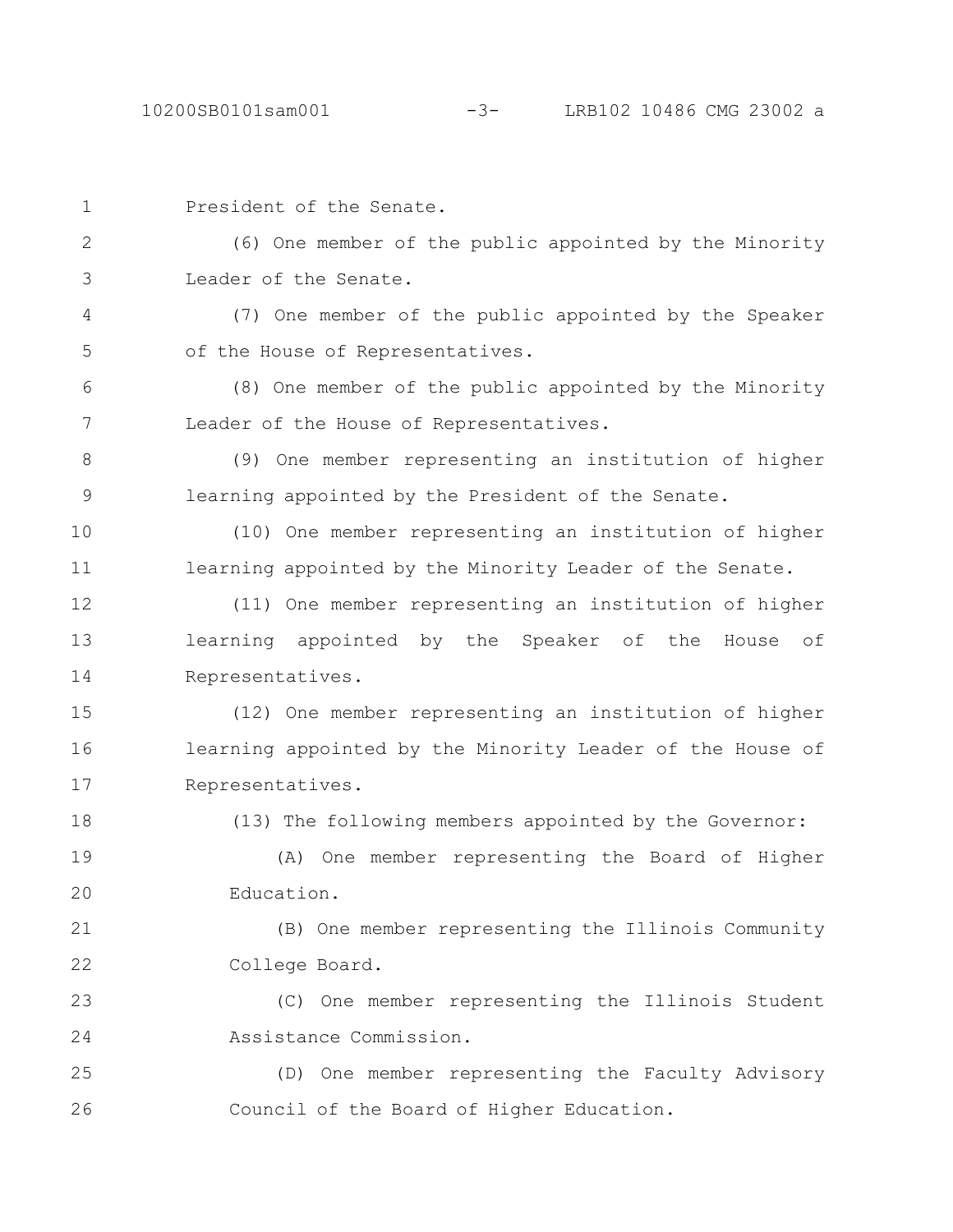(E) One member representing the Student Advisory Council of the Board of Higher Education. (F) One member who is a librarian or online education specialist. (G) One member representing a national association representing the higher education textbook publishing industry. (H) One member representing a statewide professional organization that advocates on behalf of public university employees. (I) One member representing a statewide professional organization that advocates on behalf of public community college employees. (J) One member representing a national association representing higher education book stores in this State. (K) One member representing a higher education digital content platform provider with offices located within this State. (b) Appointments to the Task Force shall be made within 90 days after the effective date of this Act. (c) The Task Force shall meet initially at the call of the Illinois Student Assistance Commission, shall elect a chairperson from among the appointed members at the Task Force's initial meeting, and shall thereafter meet at the call 1 2 3 4 5 6 7 8 9 10 11 12 13 14 15 16 17 18 19 20 21 22 23 24 25

of the chairperson. 26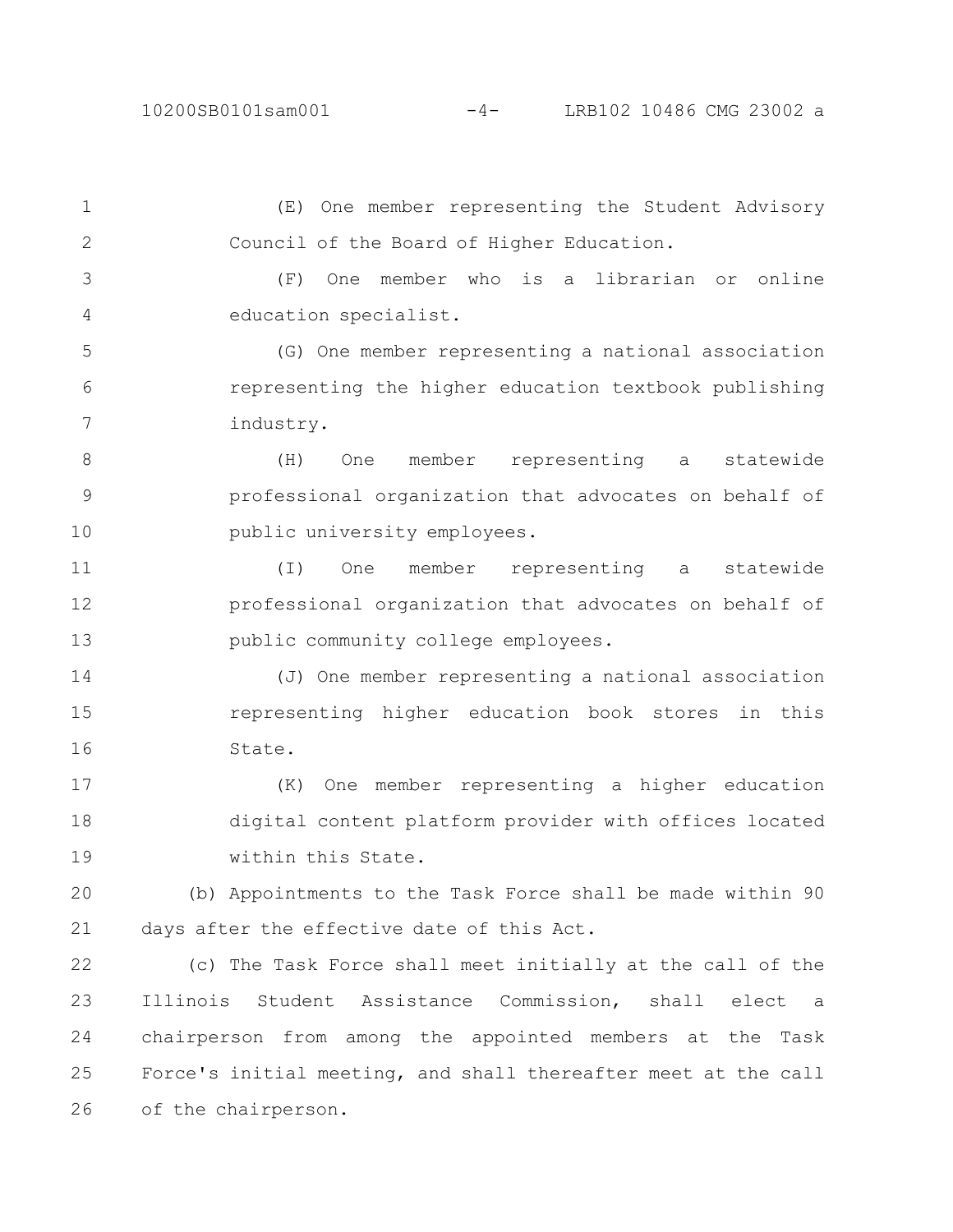10200SB0101sam001 -5- LRB102 10486 CMG 23002 a

(d) The chairperson and other members of the Task Force shall serve without compensation but shall be reimbursed for their reasonable and necessary expenses from funds appropriated to the Illinois Student Assistance Commission for that purpose, including travel, subject to the rules of the appropriate travel control board. 1 2 3 4 5 6

Section 10. Illinois Student Assistance Commission assistance. 7 8

(a) The Illinois Student Assistance Commission shall provide administrative support, staff support, and other resources necessary for the College Course Materials Affordability and Equitable Access Task Force to fulfill the Task Force's obligations under this Act. 9 10 11 12 13

(b) The Illinois Student Assistance Commission shall designate a staff member to serve as a point of contact between the Task Force and the public and to serve as a technology and policy advisor to assist the Task Force. The Commission shall provide a public website or web page for the Task Force to publish digital meeting notices, minutes, commentary, draft reports, reports, and other relevant documents and information online. 14 15 16 17 18 19 20 21

Section 15. Meetings. 22

(a) Meetings of the College Course Materials Affordability and Equitable Access Task Force are subject to the Open 23 24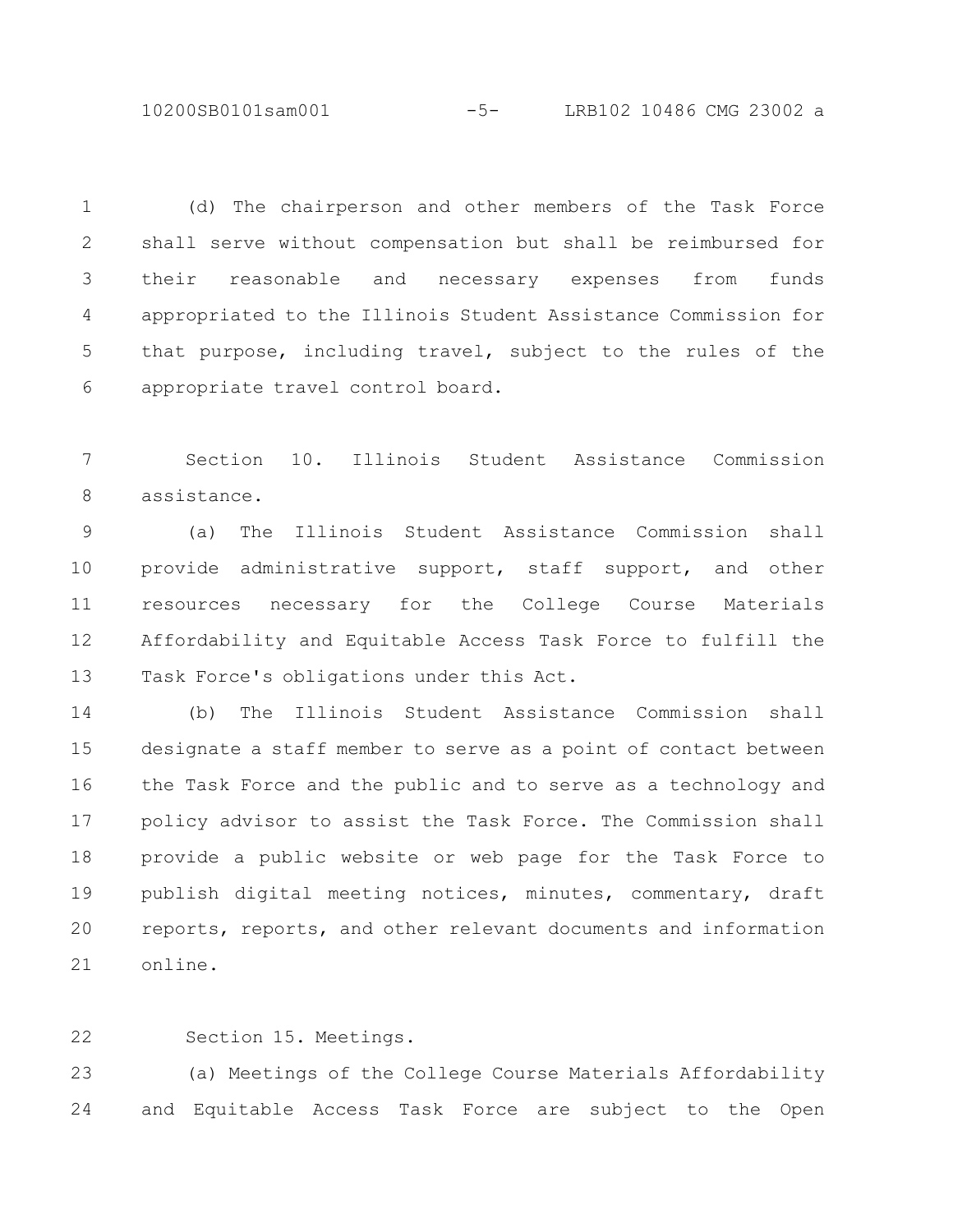10200SB0101sam001 -6- LRB102 10486 CMG 23002 a

Meetings Act. The Task Force shall make available to the public online meeting notices at least 10 days in advance of any Task Force meeting and shall publish meeting minutes that are available to the public within 14 days after the meeting to allow for structured written and verbal commentary by the public throughout the process. 1 2 3 4 5 6

(b) The Task Force shall establish and maintain a contact list of all members of the public who seek to be apprised of the work of the Task Force to allow for electronic notification, by email or by any other mutually agreed-upon method, of Task Force meetings, agendas, minutes, draft reports, reports, and other communications regarding the work of the Task Force. 7 8 9 10 11 12 13

(c) The Task Force may conduct its work remotely via telephone and online video broadcasting, including through audio and video conferencing applications. The Task Force shall allow for public observation and structured participation via telephone and online video broadcasting for all meetings conducted by the Task Force. 14 15 16 17 18 19

 $20$ 

Section 20. Duties.

(a) The duties of the College Course Materials Affordability and Equitable Access Task Force are to: 21 22

(1) conduct a collaborative college course materials affordability and equitable access study; 23 24

(2) examine the cost-saving methods and practices 25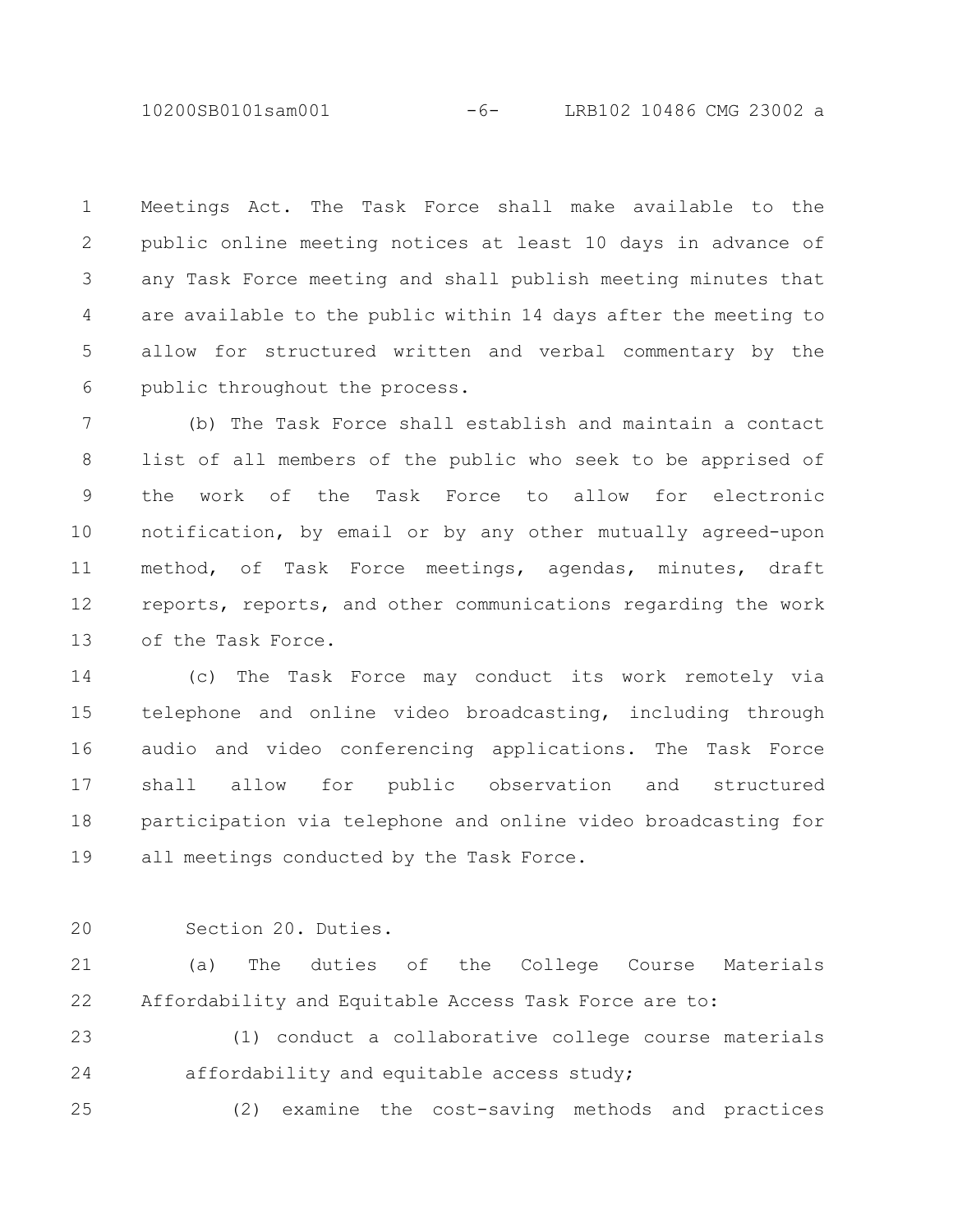10200SB0101sam001 -7- LRB102 10486 CMG 23002 a

utilized by public and private institutions of higher learning in this State and throughout the United States for improving students' equitable first-day-of-class access to required course materials and conduct an affordability comparison of providing students' course materials, including digital learning tools; and 1 2 3 4 5 6

(3) submit a report of its findings to the Governor, the General Assembly, and the Illinois Student Assistance Commission. 7 8 9

(b) The report required to be submitted under subsection (a) shall include all of the following items: 10 11

(1) A list of cost-saving methods available to students, including, but not limited to: 12 13

(A) inclusive access programs;

(B) textbook subscription programs; 15

(C) textbook rental programs; 16

(D) used textbooks; and

14

17

(E) other institutional textbook cost-saving methods, such as open educational resources. 18 19

(2) The total amount of cost savings achieved by public and private institutions of higher learning and the total number of students that utilize each cost-saving method. 20 21 22 23

(3) The equitable access achieved for students by providing all students with access to course materials on the first day of class. 24 25 26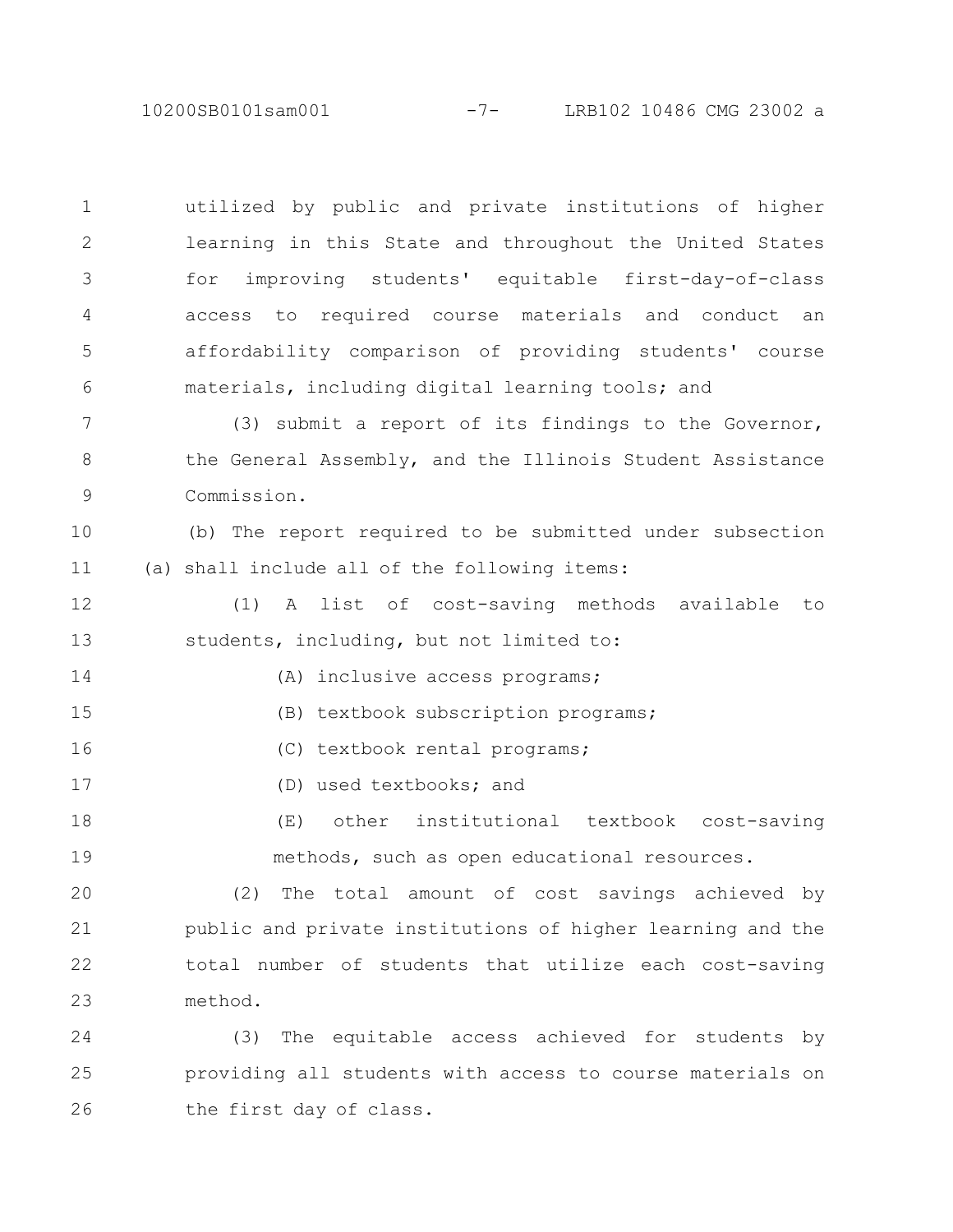10200SB0101sam001 -8- LRB102 10486 CMG 23002 a

(4) The potential impact on academic freedom of faculty to be able to choose the most appropriate materials for their courses for each of the various methods of providing course materials. 1 2 3 4

(5) A description of the process required to implement each cost-saving method listed in paragraph (1) of this subsection (b). 5 6 7

(6) A description of the process by which students obtain required course materials. 8 9

(7) The current, future, and potential costs of the development and maintenance necessary for the utilization of any course material that is provided to students at no charge. 10 11 12 13

(8) The identification of best practices resulting from the cost-saving methods listed in paragraph (1) of this subsection (b). 14 15 16

(9) An examination of the following areas in relation to improving equity in higher education to determine whether the methods: 17 18 19

(A) improved equitable access to required course materials by the first day of class; 20 21

(B) increased the affordability of required course materials; and 22 23

(C) improved access to learning materials and improved student outcomes for minority, low-income, and first-generation students. 24 25 26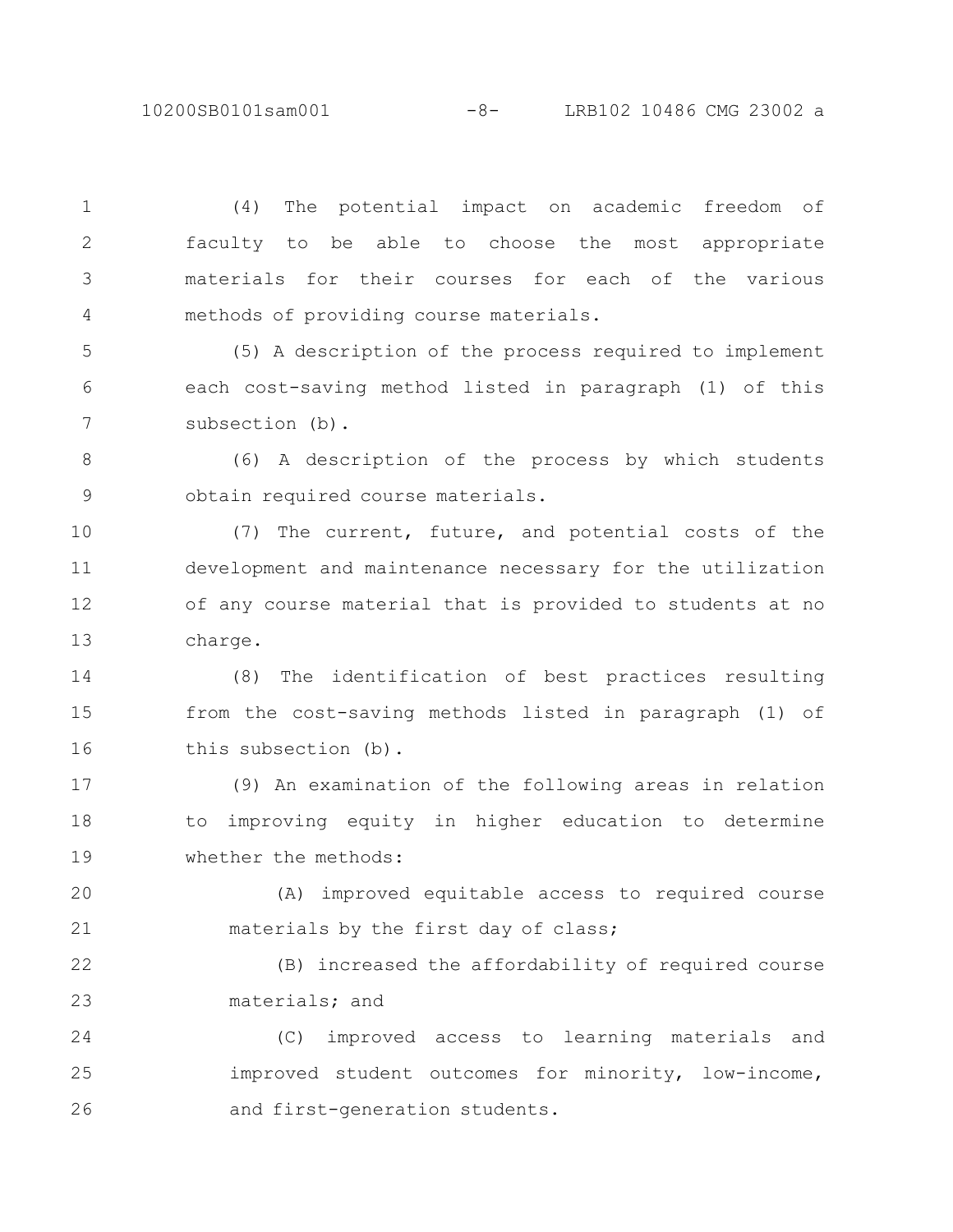10200SB0101sam001 -9- LRB102 10486 CMG 23002 a

(10) A description of the ways students and faculty are utilizing or have utilized inclusive access programs, subscription programs, textbook rental programs, used textbooks, and open educational resources for the purposes of remote learning as a result of the COVID-19 pandemic health crisis. 1 2 3 4 5 6

Section 25. Collaboration. As part of the College Course Materials Affordability and Equitable Access Task Force's information gathering process to prepare its report under Section 20, the Task Force shall engage and consult with higher education administrators, faculty, campus bookstores, publishers, librarians, and other online education specialists for their perspectives on the topics covered by this Act. The Task Force may also seek advice and input from such other persons and entities as the Task Force finds helpful to its work as outlined in this Act. 7 8 9 10 11 12 13 14 15 16

Section 30. Reporting; dissolution. 17

(a) No later than October 1, 2022, the Task Force shall submit an initial collaborative report of its findings to the Governor, the General Assembly, and the Illinois Student Assistance Commission. The Illinois Student Assistance Commission shall publish the initial collaborative report of the Task Force's findings on the Commission's website. Members of the public and other interested parties shall have until 18 19 20 21 22 23 24